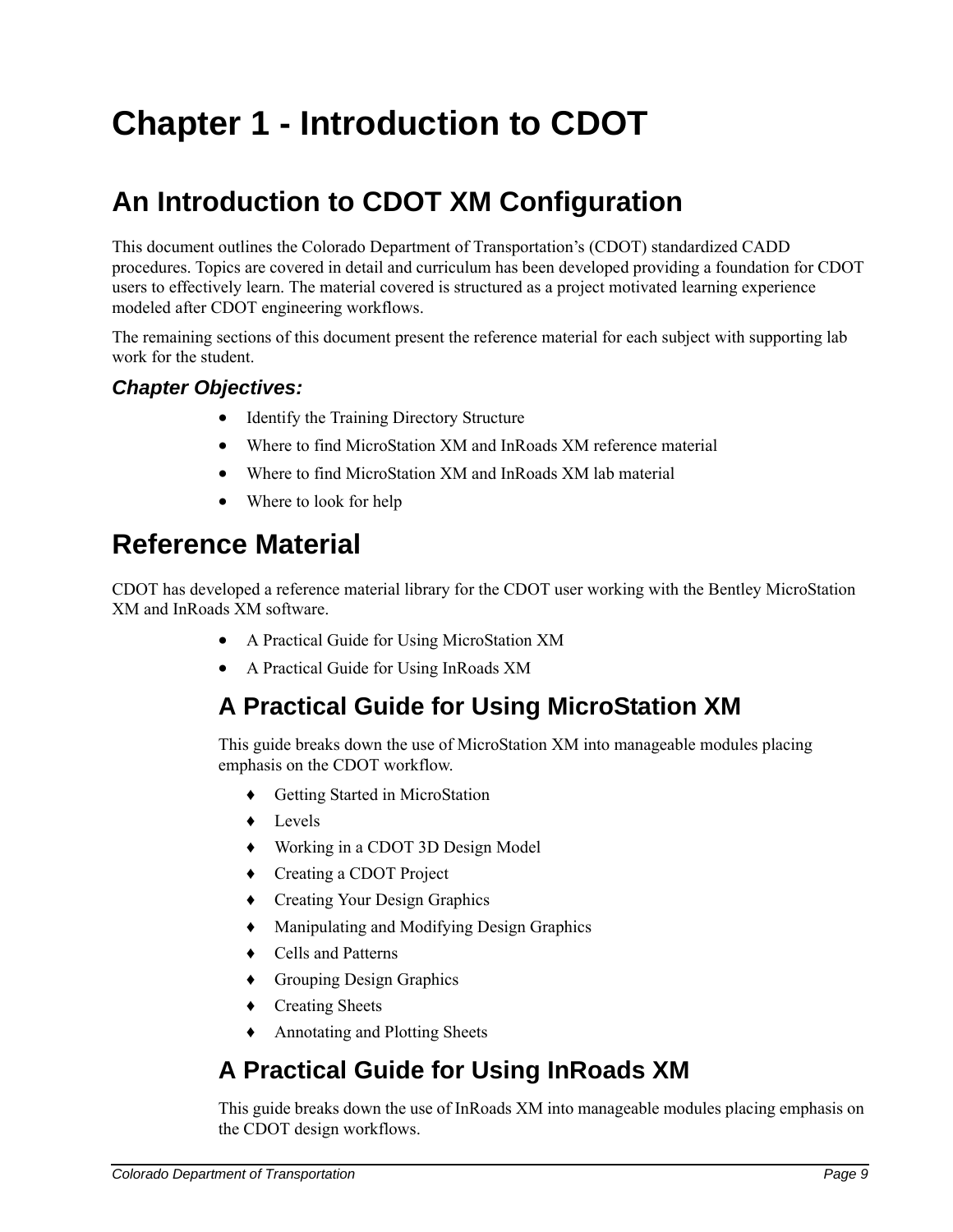- ♦ Getting Started in InRoads
- ♦ Reports
- ♦ Typical Sections
- ♦ Roadway Modeling
- ♦ Surface Editing]
- ♦ Initial Geometry Procedures
- ♦ Cross Sections
- ♦ Volumes
- ♦ Initial Surface Procedures
- ♦ Defining Vertical Geometry
- ♦ Profiles
- ♦ InRoads Options
- ♦ Hydraulics
- ♦ Creating Plan Sheets
- ♦ Surface Fundamentals
- ♦ Other Helpful Tools
- ♦ Defining Geometry

# **Lab Material**

CDOT has developed a lab material library for CDOT user's working with the Bentley MicroStation XM and InRoads XM software.

- Labs for Using MicroStation XM
- Labs for Using InRoads XM

# **Labs for Using MicroStation XM**

Labs have been created for MicroStation XM placing emphasis on the CDOT workflows.

- Getting Started In MicroStation XM
- Levels
- 3D View Controls
- Creating the Project and Design Model
- Drawing Basics using the CDOT Menu
- Draw the Median Island Nose Section
- Place Guardrail Lines
- Create 3D Utility Graphics
- Create Landscape Graphics
- Create Hydraulics Graphics
- Draw a Bridge Typical Section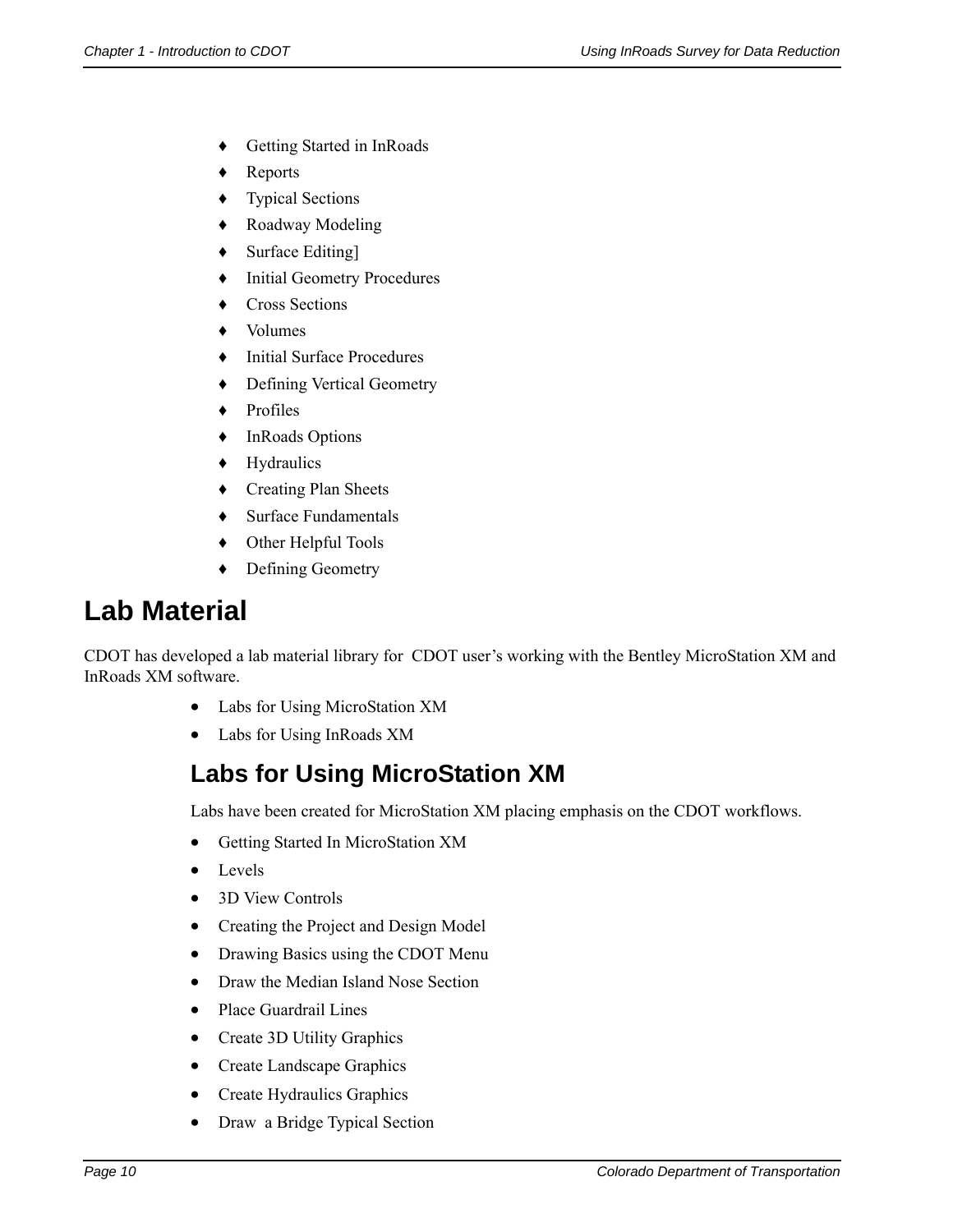- Create Plan/Profile Sheet for the Intersection
- Create a Project Specific Border
- Create a 40-Scale Plan Sheet
- Create a Bridge General Layout Sheet at Different Scales
- Create a General Notes Sheets
- Create the Standard Plans List Sheets
- Create a Title Sheet
- Annotate the Intersection Plan/Profile Sheet
- Annotate the Bridge General Layout Sheet
- Printing to a Printer
- Batch Printing to PDF

## **Labs for Using InRoads XM**

Labs have been created for MicroStation XM placing emphasis on the CDOT workflows.

- Building Components
- Building Sections
- Modifying Templates
- Corridors & Template Drops
- Superelevation Wizard
- Point Controls, Secondary Alignments and Parametric Constraints
- Modifying Single Template Drops and Target Aliasing
- Creating Design Surfaces
- Cross Sections, Volumes and Reports
- Creating Plan Sheets

# **Training Directory Structure**

CDOT has developed a training directory structure replicating a CDOT project directory structure for use in all training. The directory has been designed so the top level (project) directory is used to designate the job project code. During training, the project code will be 12345. Sub-directories for each CDOT specialty group are included under the project directory.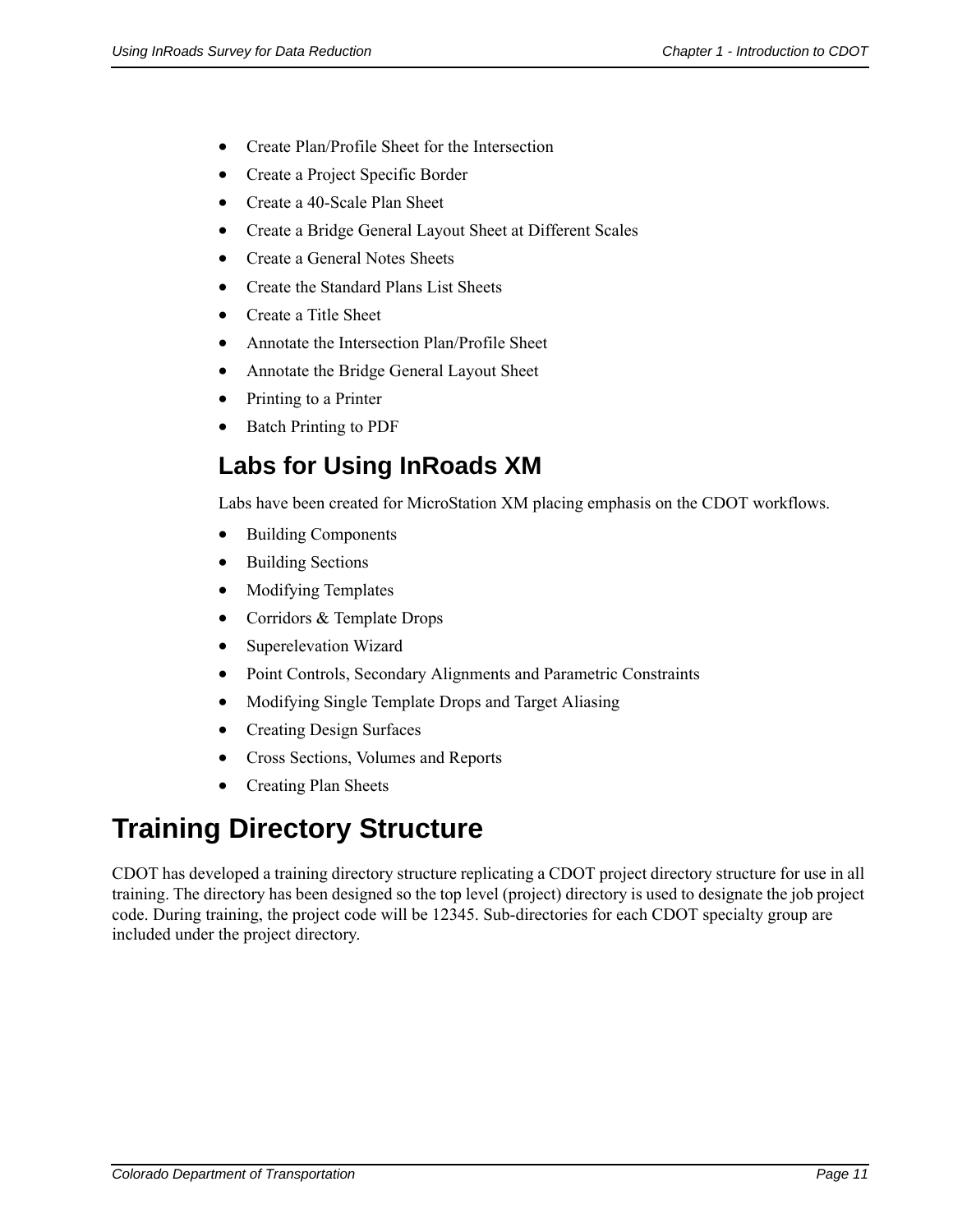## **Training Directory Structure**

All of the files for class are located in the *C:\Projects\12345* directory. This directory structure, as well as the file names used, conforms to the CDOT standards. More information on the CDOT directory structure and file naming convention is found in the *Creating a CDOT Project* chapter.



## **How To Get Help**

There are many resources available to assist you when working on your CDOT CADD project. These resources can be found on the *CDOT CADD & Engineering Innovation* website. See the *CADD Resources* chapter for detailed information on each of these options.

## *CDOT CADD & Engineering Innovation Website*

The CDOT CADD & Engineering Innovation Website is available at: http://internal/cadd/. It can also be found on the internet *CDOT website:* **Organizations > Projects Development > CADD and Engineering Innovation**.

The website provides CDOT users with up to date information, tools, and resources related to CADD.

This website is a valuable resource for CADD users and includes:

### **CADD Library**

The *CADD Library* page provides links to manuals, newsletters, standard details, etc. One extremely useful link is to the *Tips and Tricks* section for MicroStation and InRoads.

#### **CADD Manual**

The *CDOT Computer Aided Design and Drafting (CADD) Manual* outlines CDOT's use of Bentley's MicroStation and InRoads software. It can be accessed several different ways including:

- ♦ From the Windows Start menu (**Start > All Programs > \_CDOT\_CADD\_Information > V09.08.XX-XM > Workflows**)
- ♦ From the CDOT Menu (**CDOT Help > Workflows**)

#### **Request & Support**

This page provides CADD help solutions where you can help, submit questions and requests, and obtain InRoads Survey and MicroStation support.